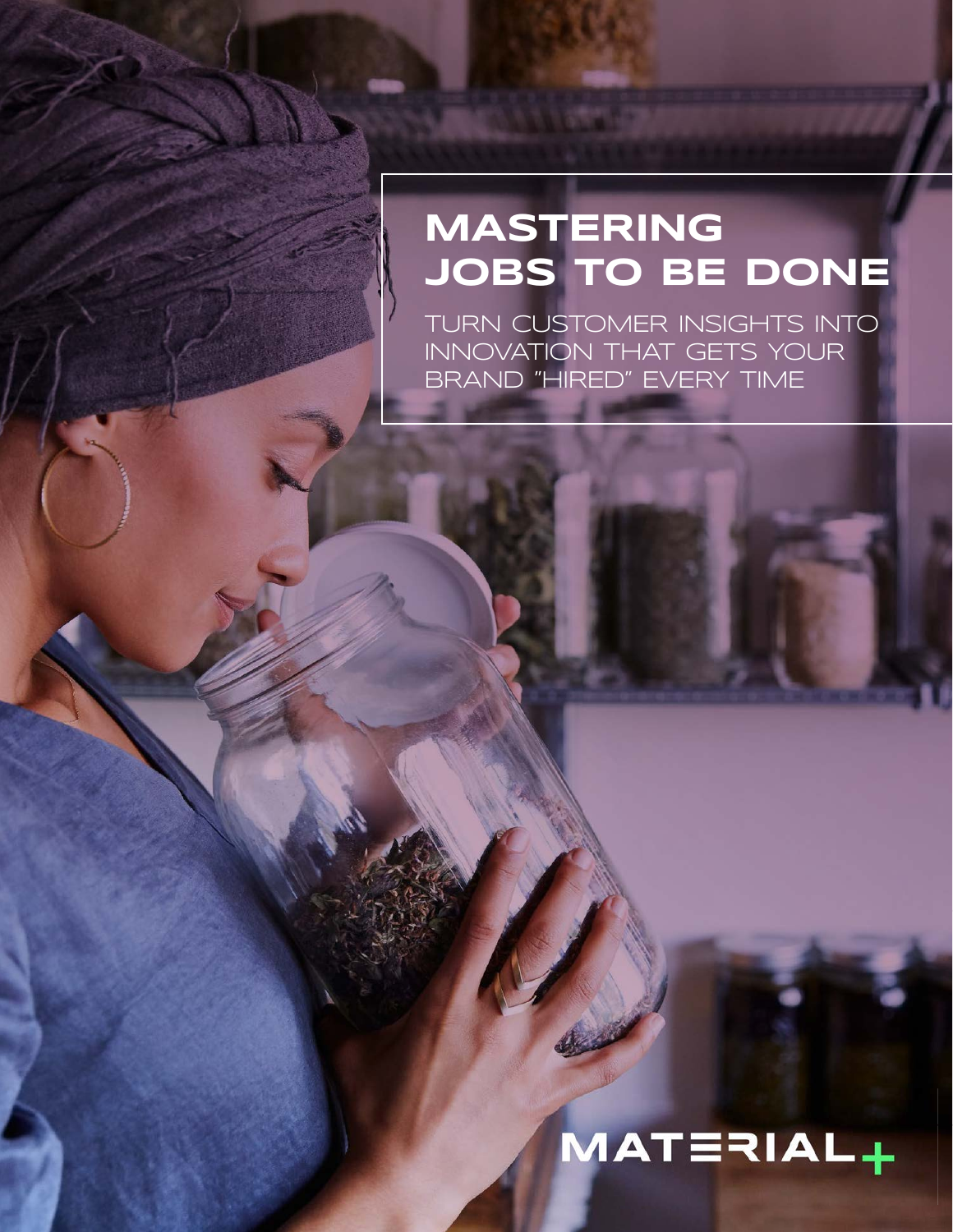### **A NEW WAY to spark innovation**

If you've done insights or innovation work, you've heard of "Jobs To Be Done"— a framework for thinking about your customers' needs and how to meet them.

Approaching product and service design with a Jobs To Be Done (JTBD) mindset helps companies:

#### **01 Uncover hidden opportunities**

#### **Align innovation to solve real customer challenges**

#### **Foster growth**

**02**

**03**

In the following pages, we'll break down the key components of JTBD and illustrate when and how you can use this new approach to fuel business strategy.

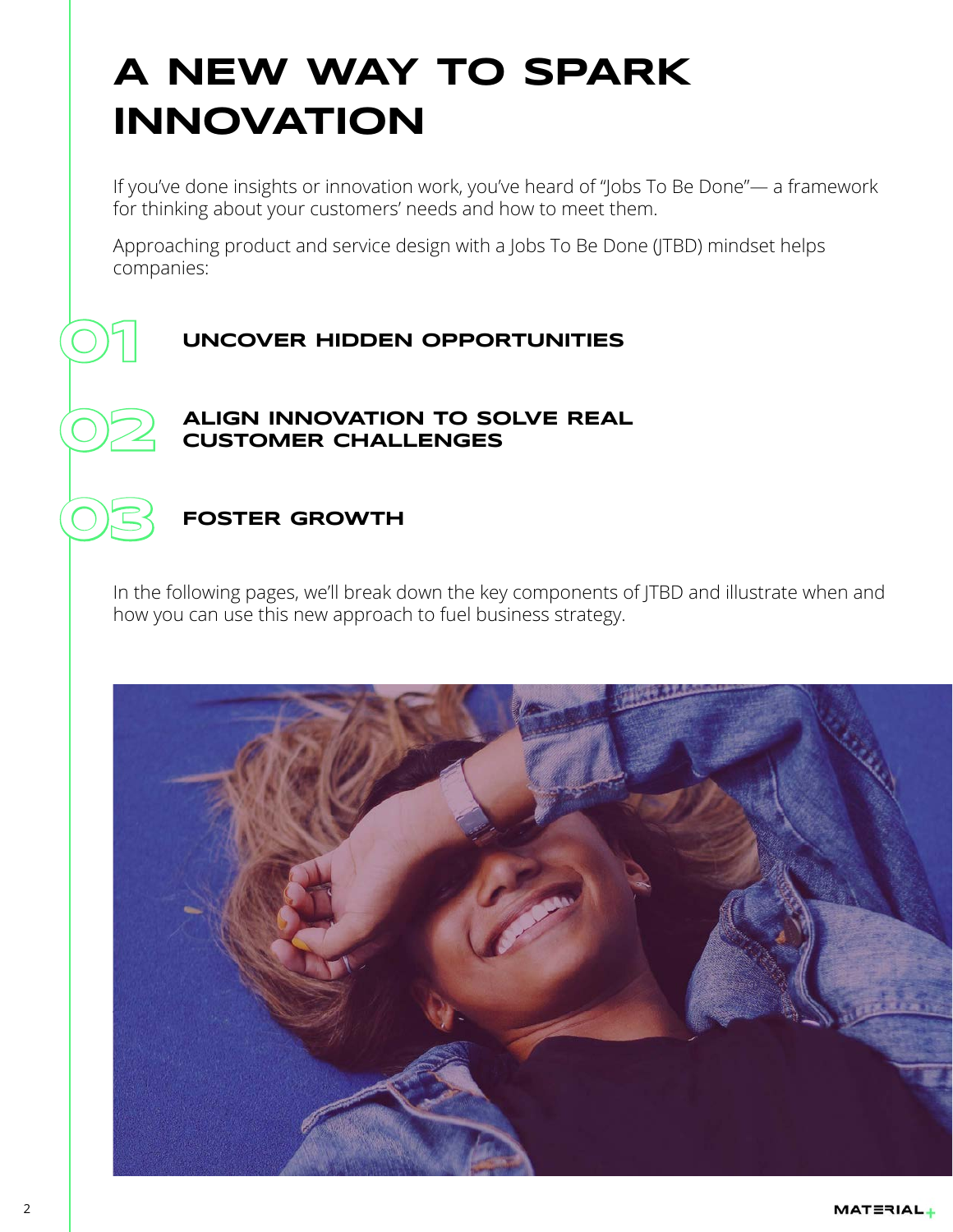### **THE POWER OF JOBS TO BE DONE**

At its core, JTBD is a radical but simple new way to frame customer insights. While it uses research techniques you already know and love, what you're listening for in field is fundamentally different.

By reframing your thinking to examine what customers are actually trying to achieve, you can create better products, solutions and services that customers want to "hire" for the job at hand.

**A JTBD "Job":** The underlying task that your customers are trying to get done when they engage with a given product, service or experience.



#### **Milkshakes... for breakfast?**

Harvard Business School professor Clayton Christensen frames JTBD around a particular business challenge a client of his wanted to solve: "Why," they wondered, "are half of all milkshakes at our fast food chain sold before 8 a.m.?"

By approaching their work with a JTBD mindset, Christensen's team learned the reason customers bought (or "hired") a milkshake — instead of a banana, a doughnut, a bagel or a coffee — is because they need something easy and somewhat entertaining to eat while driving that would keep them full until lunch.

#### **The Job: A food that satiates and prevents boredom**

Thinking about customers' needs through the lens of JTBD helped the fast food chain realize their competitors were not simply other fast food chains, but rather alternative products that were convenient and fun, like a smoothie.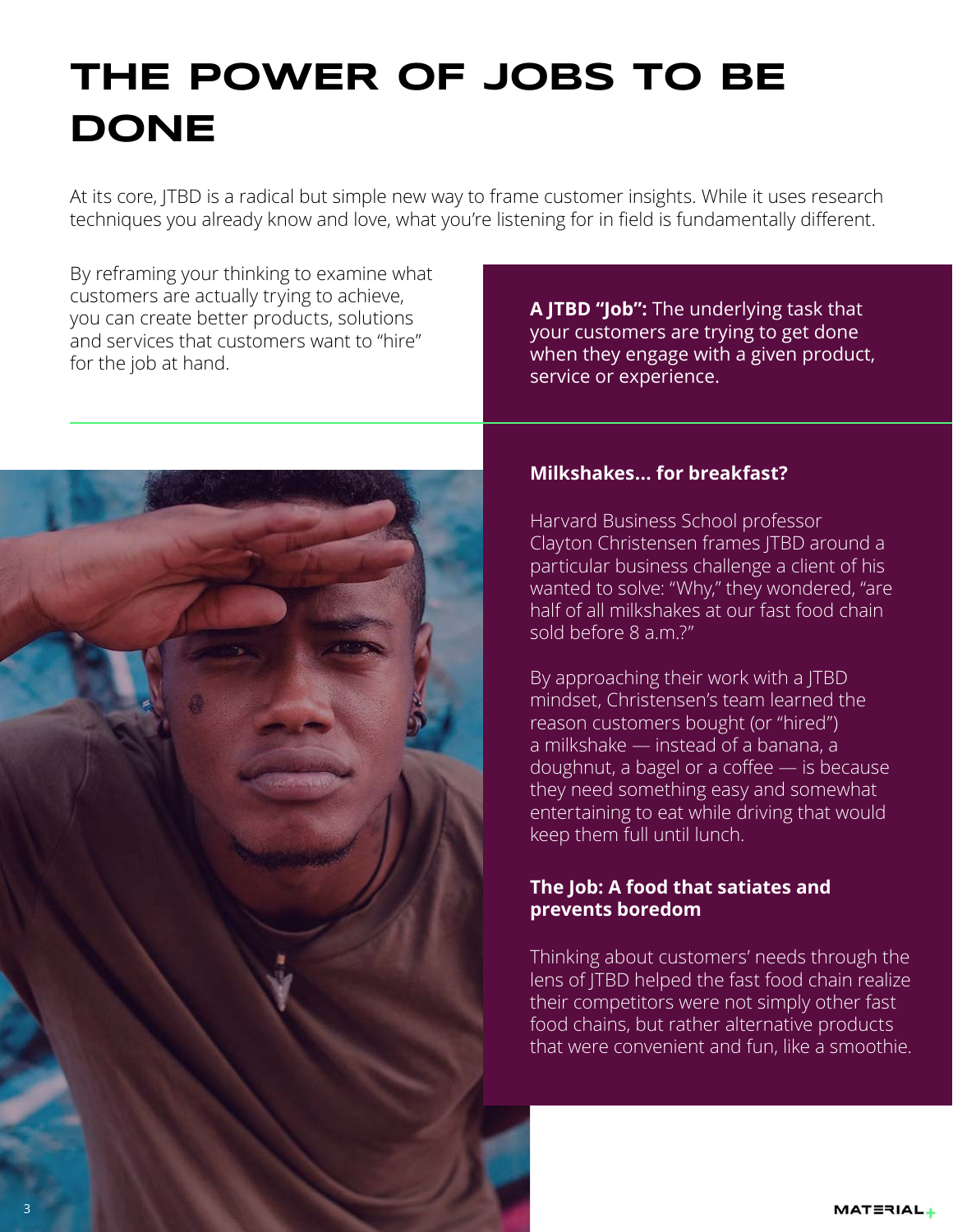### **Why use JOBS TO BE DONE?**

Consumers' needs, preferences, behaviors, and priorities change based on the context of what job they are trying to hire for at a particular moment. The JTBD framework teases apart that context for **added segmentation depth and accuracy**.

JTBD highlights users' expected job outcomes, allowing companies to **better capitalize on opportunity areas**.

JTBD helps you **uncover unique, common and universal needs** rather than relying solely on demographics and psychographics.

#### **Is JTBD right for my challenge?**

**01**

**02**

**03**

JTBD, while powerful, isn't always the right approach. Before you jump on the JTBD train, ask your team:

- **Do we have a job that needs to be done?** You can almost always identify a job— whether it's using a device, getting across town or needing to feel a certain way.
- **Are we looking to create solutions?** It's one thing to identify a job, it's another to solve it. JTBD is best used when you're bridging the gap between understanding and solutioning. The approach may not be right if innovation isn't your end goal.
- **Are we comfortable with the uncomfortable?** The point of JTBD is to find new solutions your company and your customers haven't yet considered. It may be that your flagship product isn't up to the job (yet).

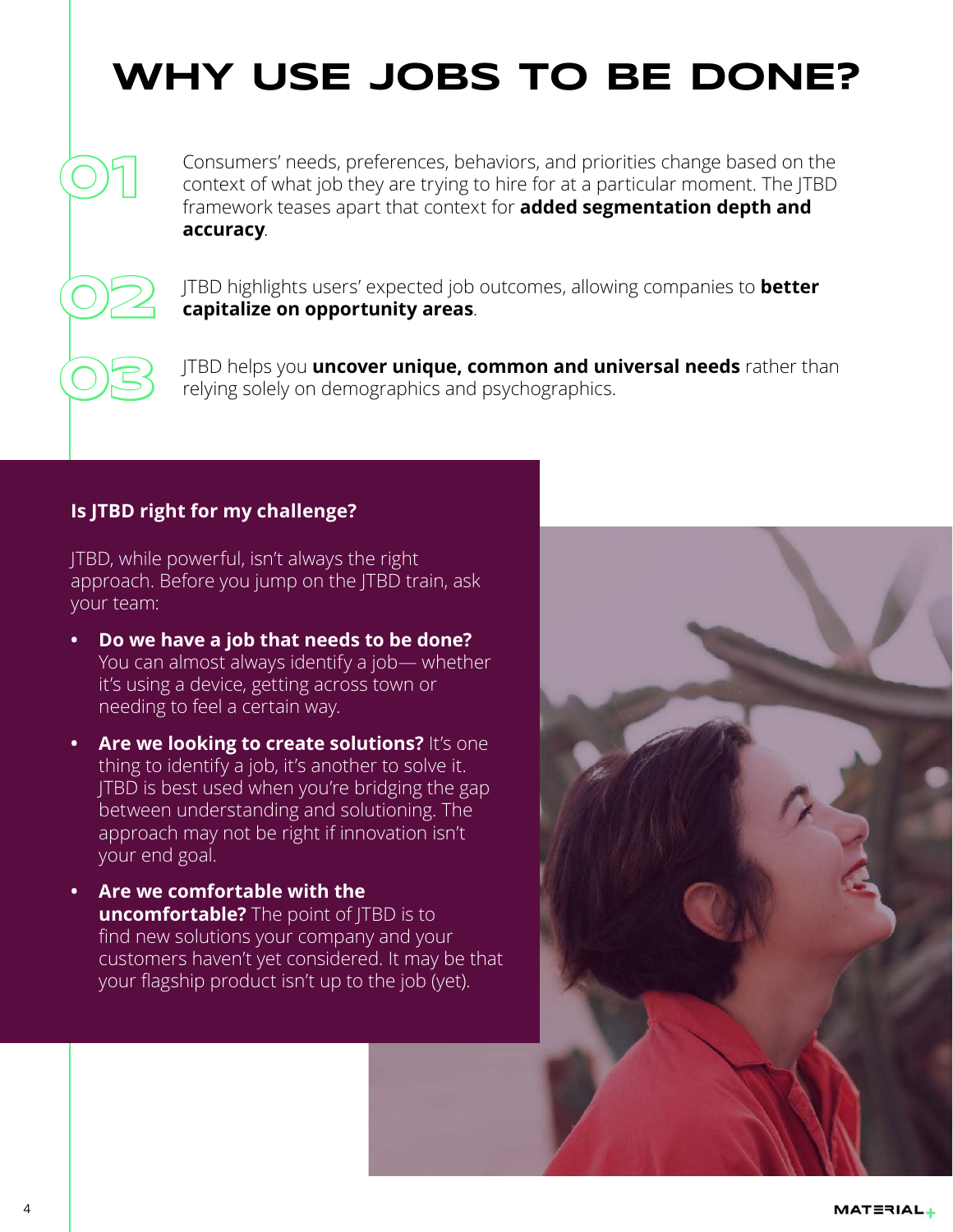### **How to anchor your strategy in a JOBS TO BE DONE framework**

JTBD is about bridging that gap between understanding the problem and solving it. Done correctly, it positions insights teams as the connective tissue between your customer and your product team. To get you there, we recommend you structure your research with 3 steps:

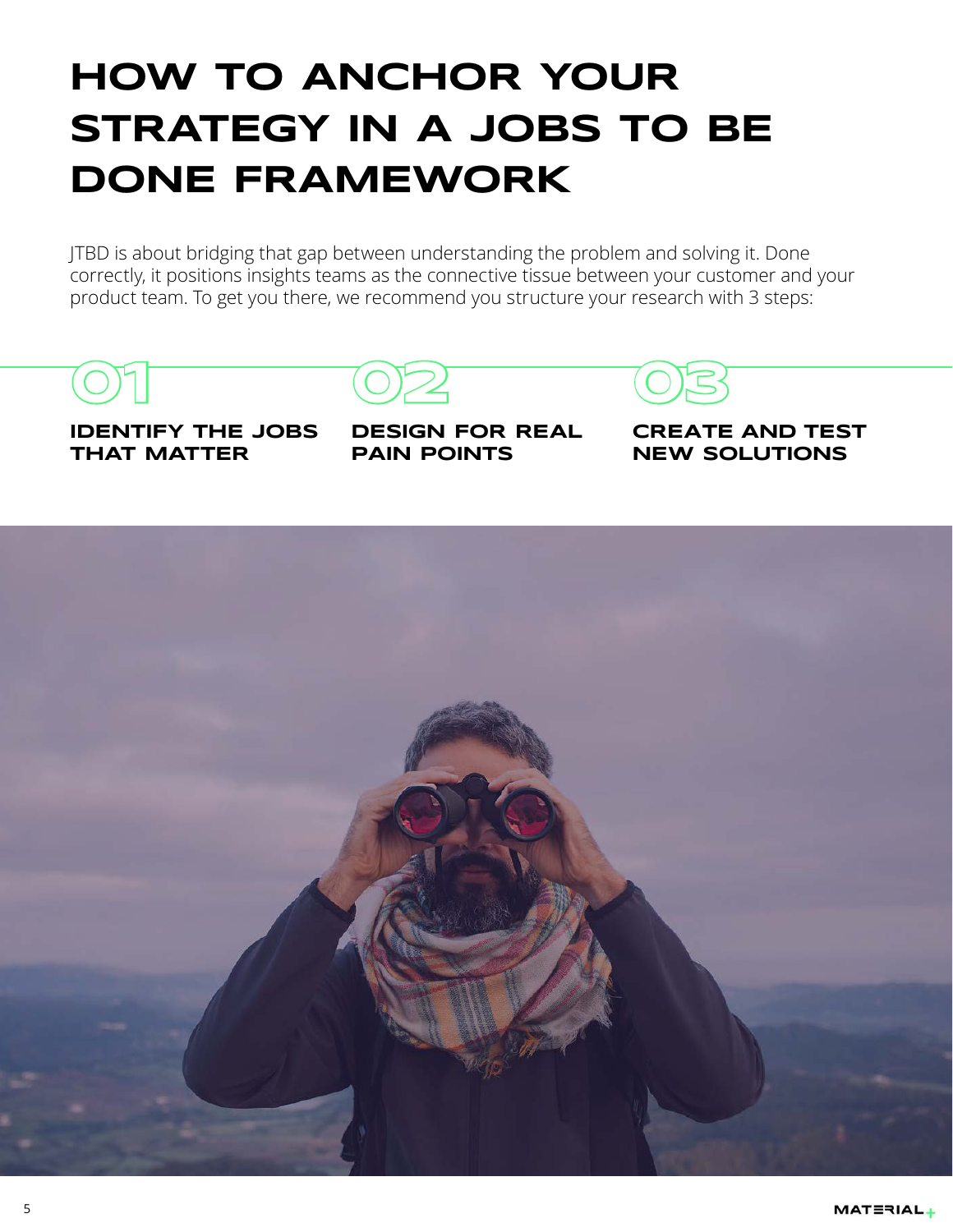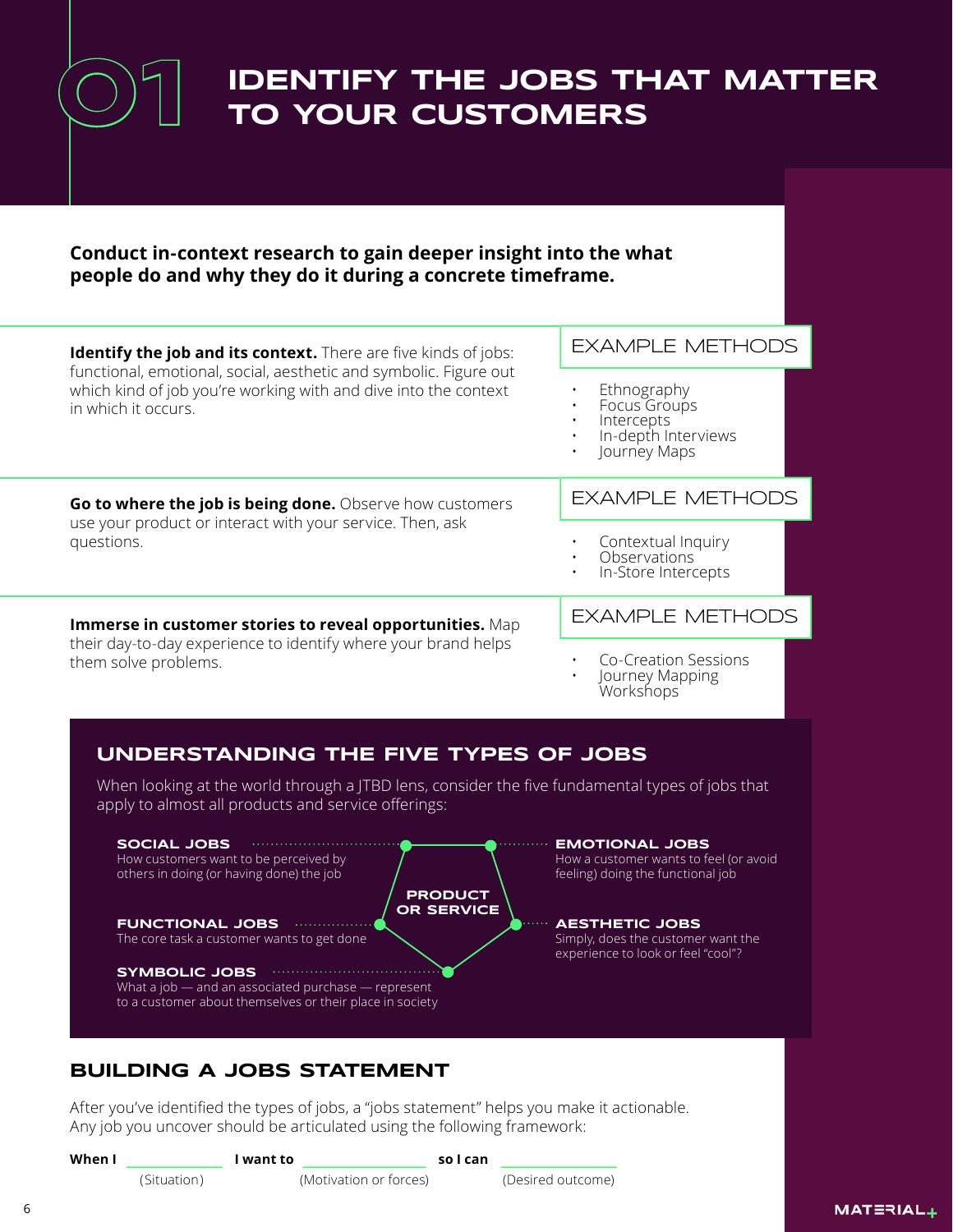**Design for real pain points to get "hired" Focus on the jobs — and problems — that matter. Work with customers and stakeholders to design future products and services that will better meet the need they hired you to take care of. 02**

**Understand current approaches and pain points.** Conduct competitive research and start listening to what competitors in and out of category are doing to solve jobs you've begun to identify. Look for where customers have invented workarounds for a product or are simply choosing no product at all.

#### EXAMPLE METHODS

- Landscape Assessment
- Competitive Audits
- Social Listening • Customer
- Satisfaction Surveys

**Prioritize jobs along the customer journey.** Create a backlog of the different types of jobs (functional, emotional, social, etc.) and align them to your journey map. Bring stakeholders together to prioritize the highest impact jobs — and then ideate new solutions.

#### EXAMPLE METHODS

- Design Sprints
- Sensemaking Workshops

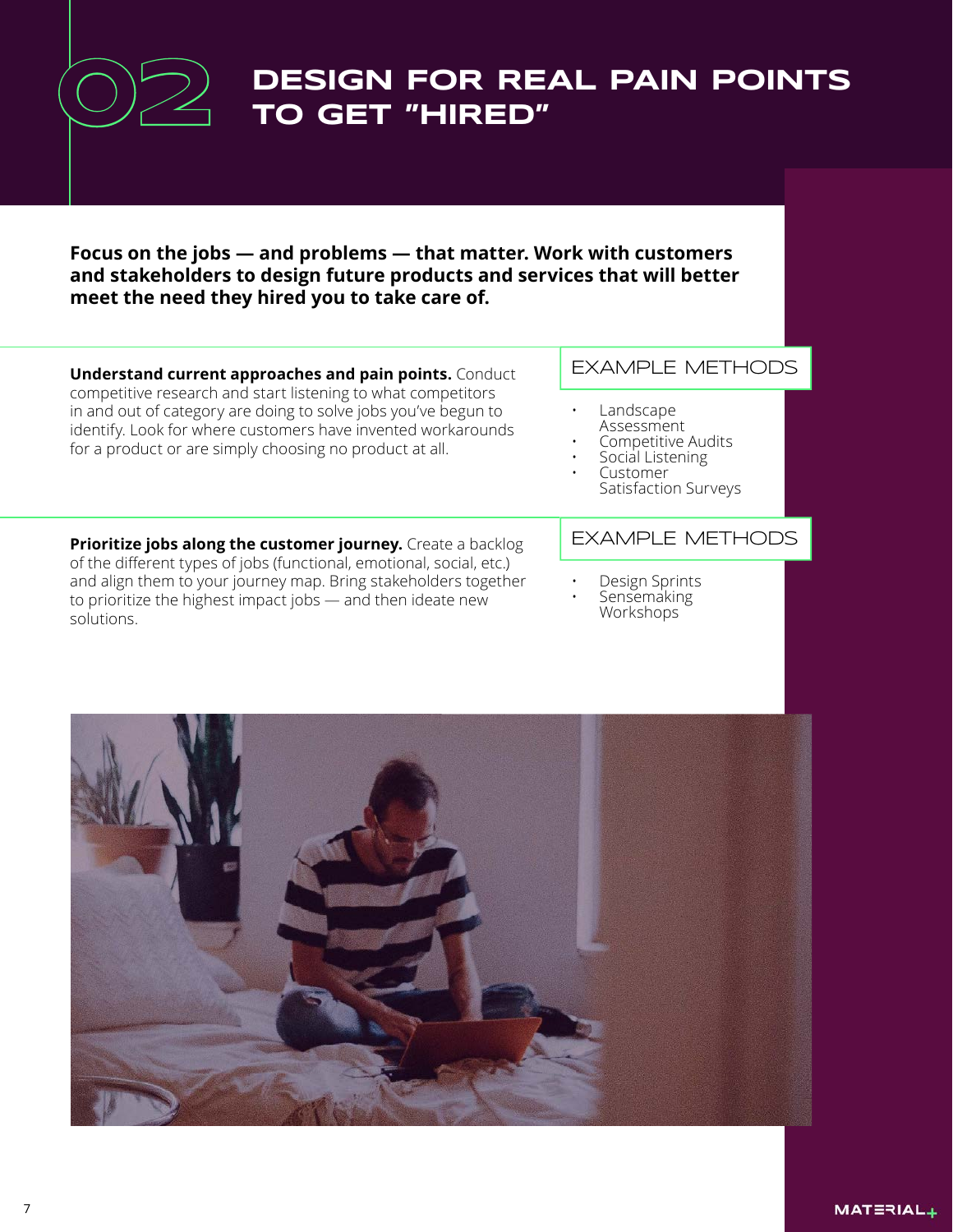

### **Create and test new SOLUTIONS THAT SHAPE THE future of the customer experience**

#### **Generate new meaning in your customer's life and new growth opportunities for your business.**

**Brainstorm "hirable" solutions.** Bring all your stakeholders together to share research, pressure test jobs and create new solutions that would make customers want to "hire" your product.

**Prototype new service offerings and products.** Focus on solving for what guests cannot express. Bring customers in and have them help refine early prototypes to ensure the job is satisfactory.

#### EXAMPLE METHODS

- Whitespace Mapping
- Ideation Workshops
- Design Sprints

#### EXAMPLE METHODS

- Design Sprints
- Rapid Prototyping Workshops
- Co-Creation Sessions

**Test the market, improve the product, and repeat.** Put those job-solving prototypes into the market for a small-scale test run. Learn, refine and continue to test in the marketplace.

#### EXAMPLE METHODS

- Service Pilot Evaluations
- Quantitative UX Testing
- Service Blueprinting

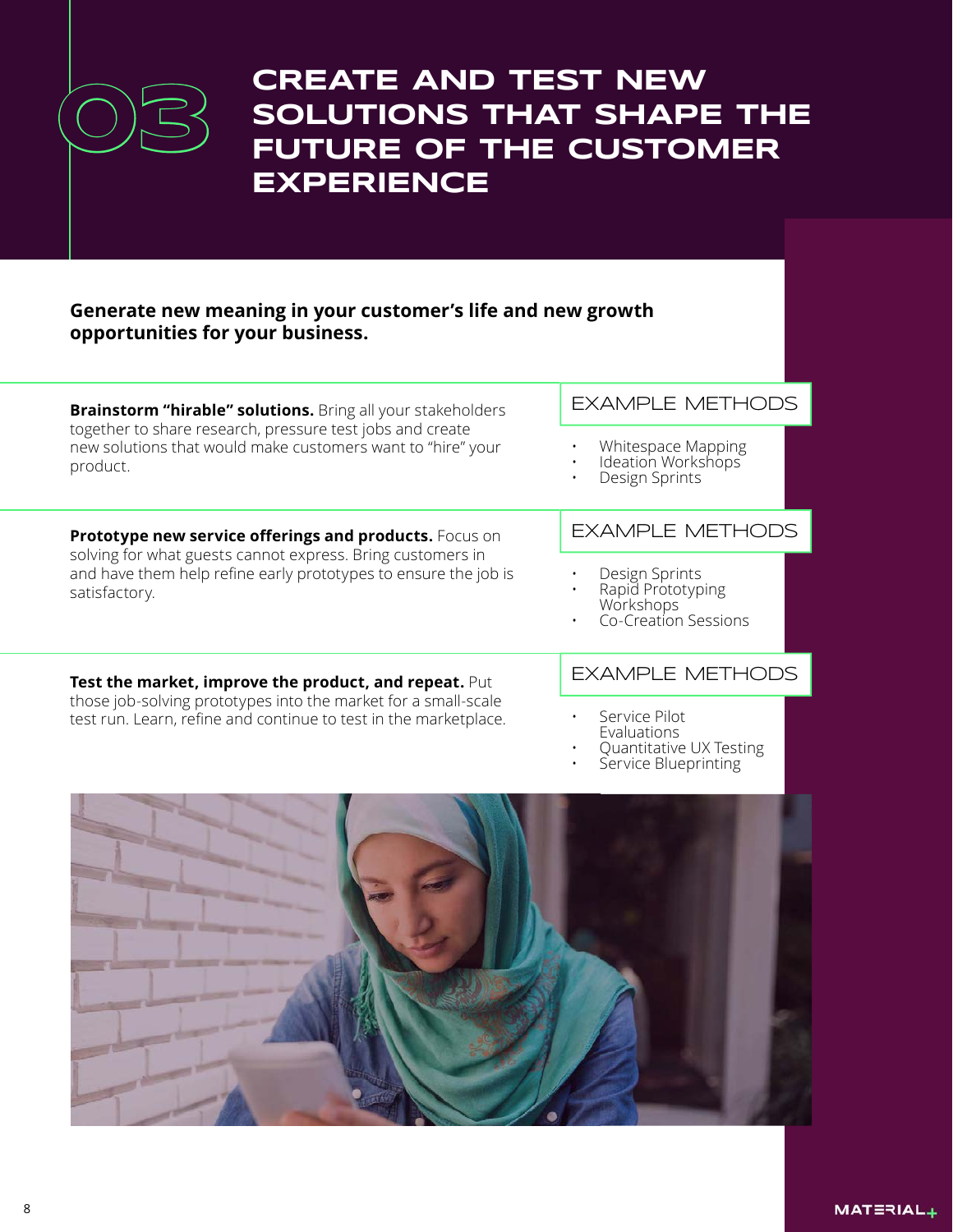### **Using JTBD to power segmentation strategy**

THE CHALLENGE

**O**)

**02**

**03**

**04**

9

Our technology client wanted to use the JTBD framework to ensure a successful **customer segmentation** for their new line of laptops. We worked with them to:



**Highlight moments where laptops are used properly (or not) for the job at hand**

**Understand how key "jobs" vary or have overlap in different target markets**

**Ladder up the specific jobs into broader categories in order to guide segment hypotheses**

| JOBS TO<br>BE DONE | SEGMENT<br>A           | SEGMENT<br>B             | <b>SEGMENT</b><br>C    | SEGMENT<br>D             |
|--------------------|------------------------|--------------------------|------------------------|--------------------------|
| JTBD 1             |                        | Current<br>Strength      | Primary<br>Opportunity |                          |
| JTBD <sub>2</sub>  |                        | Current<br>Strength      | Primary<br>Opportunity |                          |
| JTBD 3             | Primary<br>Opportunity |                          |                        | Secondary<br>Opportunity |
| ITBD4              | Primary<br>Opportunity | Secondary<br>Opportunity |                        | Current<br>Strength      |

#### THE Solution

Understanding which elements are most critical to users allowed our client to better target brand, communications and product development strategies to priority segments.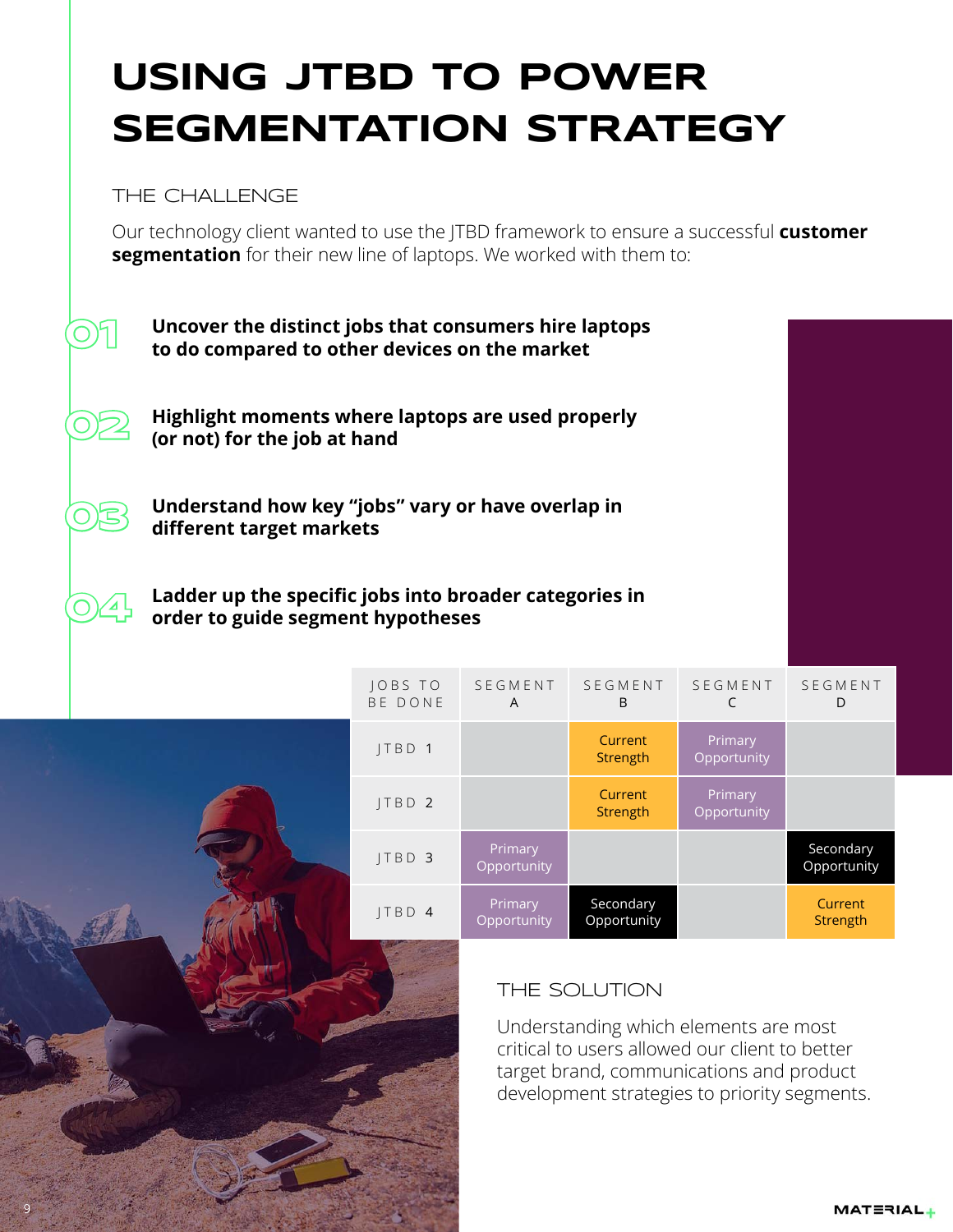### **Using JTBD to Elevate the emotional power of a staple bathroom product**

THE CHALLENGE

A leader in personal care toiletries wanted to differentiate their product claims by speaking directly to the functional and emotional jobs of staple bathroom products. We worked with them to:



#### THE Solution

Honing in on the social needs of each segment allowed our client to develop communications that demonstrated the impact of their product beyond its function, which built a more personable relationship between brand and client.